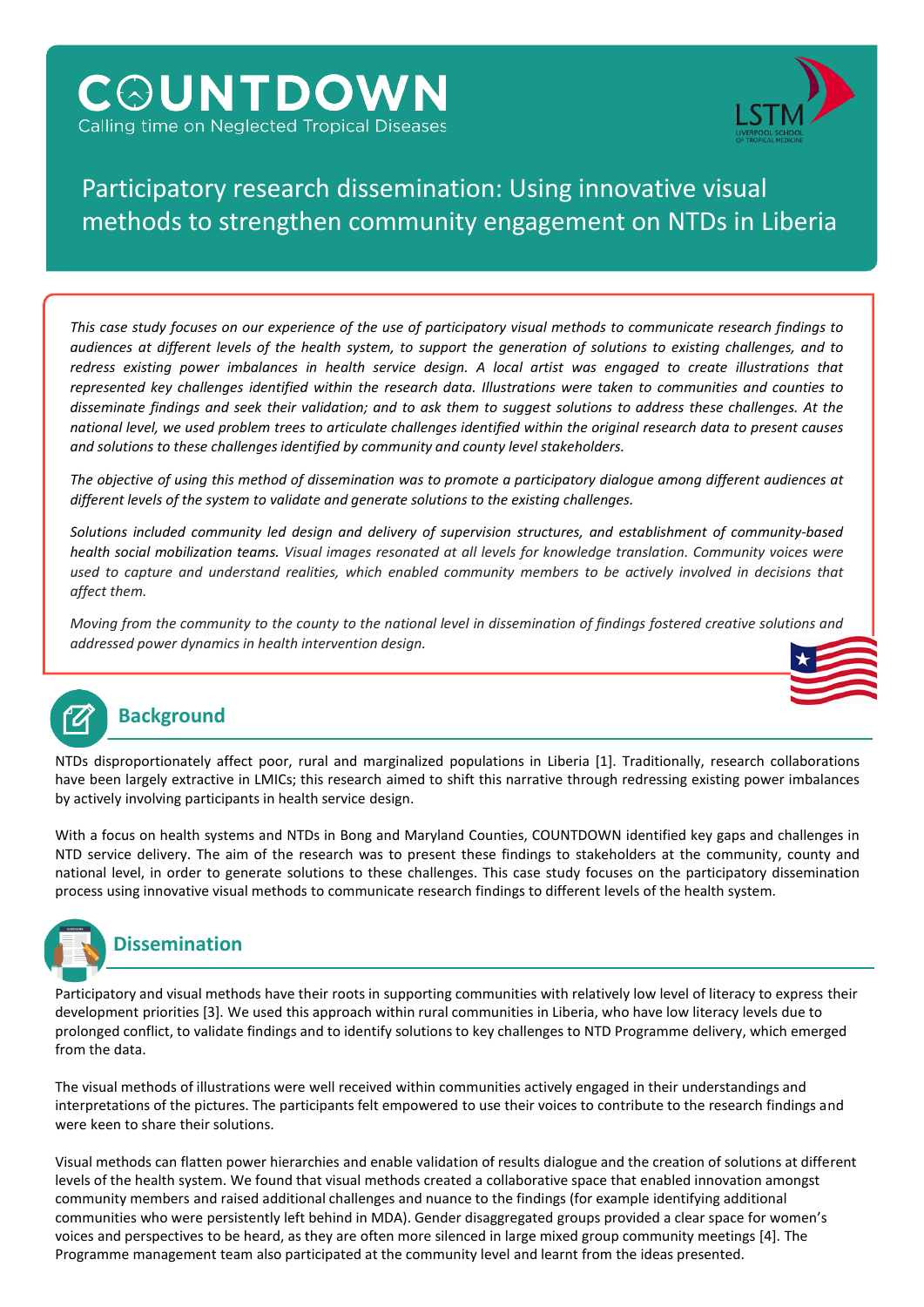Research processes are often extractive, where interaction with participants and local communities are often passive and the outputs of data are rarely shared in meaningful ways with participants in the research setting [5].



Within the rapidly growing research environment it is important to put in place good ethical and collaborative health systems research processes, where people are engaged – valuing communities and people working at all levels of the health system.

At the **county level** implementers were pleased to have results shared and to be consulted on their ideas, allowing the opportunity to respond to initiatives suggested at the community level. The process-built relations, co-creation and ownership across all levels of the health systems and ensured community and county perspectives fed into national programme policies and strategies.

Visual images resonated at the **community level** for knowledge translation; it allowed a platform for community voices to be captured and understand realities [6-7].

The strategy of pictorial visual disseminations allowed the participants to better present their understandings of the results and make other recommendations that they thought were important for program improvement for the betterment of the community and the county as users and caregivers.

At the **national level**, the visual approach with the use of problem tree analysis showing the root of the problems gave the participants, many whom are decision makers, the opportunity to generate solutions to the existing problems.

Discussing the research results with the community through a creative visual method of dissemination aims to allow interaction knowledge translation at all levels of the health system (community, county and national) and creates a collaborative space to make suggestions for programmatic change. Moving from the community to the county to the national level brings creative solutions and addresses power dynamics in health intervention design. The illustrations and problem tree analysis enabled researchers to collaborate with community and health system stakeholders in a way that increased community engagement and ownership of the process.







"Innovative visual methods facilitated engagement with persons affected by NTDs to serve as patient advocates. Visual methods enhanced the ability of actors across the whole health system to generate solutions to address the identified problems from research findings. Some solutions generated included community led intervention design and delivery of supervision structures; as well as the establishment of community based social mobilization teams"



- $\checkmark$  Creative participatory methods can strengthen community and stakeholder engagement, and moreover be applied in other contexts and settings, especially where there are varied levels of literacy.
- ✓ Using visual aids to disseminate research is a powerful tool in actively involving participants to validate and consolidate findings, as well as generating solutions through participatory dialogue.
- $\checkmark$  Participatory visual methods serve to foster more equitable and inclusive collaborations by breaking power hierarchies and allowing the voices of those affected to be heard using bottom-up approaches.